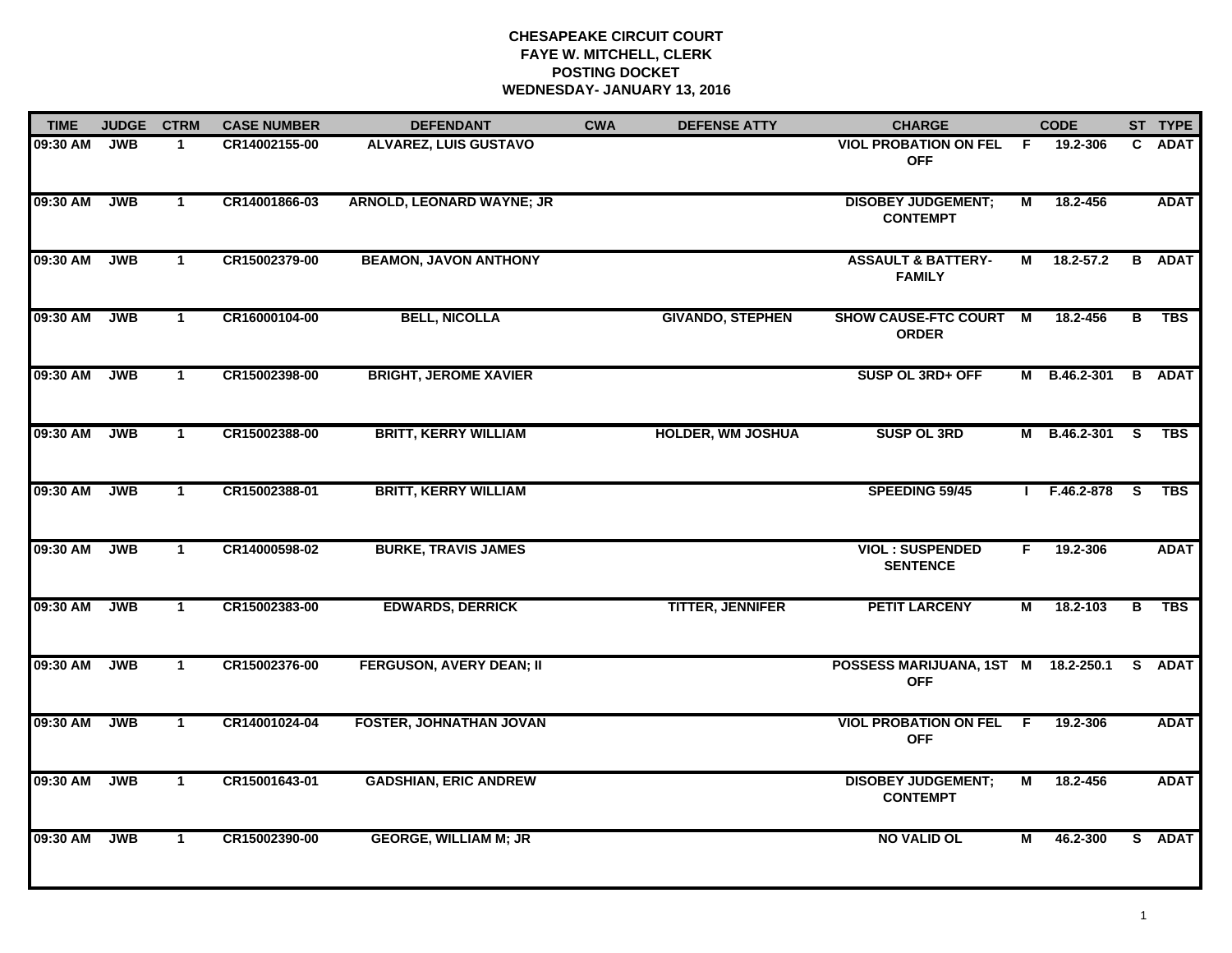| <b>TIME</b> | <b>JUDGE</b> | <b>CTRM</b>  | <b>CASE NUMBER</b> | <b>DEFENDANT</b>                | <b>CWA</b> | <b>DEFENSE ATTY</b>  | <b>CHARGE</b>                                    |                | <b>CODE</b>    |    | ST TYPE     |
|-------------|--------------|--------------|--------------------|---------------------------------|------------|----------------------|--------------------------------------------------|----------------|----------------|----|-------------|
| 09:30 AM    | <b>JWB</b>   | $\mathbf{1}$ | CR15002377-00      | JENKINS, LEONARD E; SR          |            | <b>MUSSONI, ERIK</b> | POSSESS MARIJUANA 3RD M 18.2-250.1<br><b>OFF</b> |                |                | S. | <b>TBS</b>  |
| 09:30 AM    | <b>JWB</b>   | $\mathbf{1}$ | CR15002377-01      | <b>JENKINS, LEONARD E; SR</b>   |            | <b>MUSSONI, ERIK</b> | <b>SUSP OL 6TH</b>                               |                | M B.46.2-301 S |    | <b>TBS</b>  |
| 09:30 AM    | <b>JWB</b>   | $\mathbf{1}$ | CR15002327-00      | <b>JOHNSON, JAZMINE NICOLE</b>  |            |                      | SPEEDING 35/25                                   |                | F.46.2-874     |    | S ADAT      |
| 09:30 AM    | <b>JWB</b>   | $\mathbf 1$  | CR15002327-01      | JOHNSON, JAZMINE NICOLE         |            |                      | <b>SUSP OL</b>                                   | м              | B.46.2-301     |    | S ADAT      |
| 09:30 AM    | <b>JWB</b>   | $\mathbf{1}$ | CR15002363-00      | <b>JOHNSON, LEONARD AGUSTA</b>  |            | <b>MUSSONI, ERIK</b> | <b>FALSE IDTO LEO</b>                            | М              | 19.2-82.1      | В  | <b>TBS</b>  |
| 09:30 AM    | <b>JWB</b>   | $\mathbf{1}$ | CR14001595-01      | <b>KNOWLES, JODI ROBYN</b>      |            |                      | <b>FTC-ASAP</b>                                  | $\overline{M}$ | 18.2-456       |    | C ADAT      |
| 09:30 AM    | <b>JWB</b>   | $\mathbf{1}$ | CR15002385-00      | <b>MEGGESTO, TAYLOR E</b>       |            |                      | <b>LITTERING (CIG BUTTS)</b>                     | М              | 33.1-346       |    | S ADAT      |
| 09:30 AM    | <b>JWB</b>   | $\mathbf{1}$ | CR11001845-01      | <b>MORALES, SHERYL YOUNG</b>    |            |                      | <b>VIOL PROBATION ON FEL</b><br><b>OFF</b>       | -F             | 19.2-306       |    | S ADAT      |
| 09:30 AM    | <b>JWB</b>   | $\mathbf 1$  | CR12000383-02      | <b>NEWBY, DIANE</b>             |            |                      | <b>VIOL PROBATION ON FEL</b><br><b>OFF</b>       | -F             | 19.2-306       |    | <b>ADAT</b> |
| 09:30 AM    | <b>JWB</b>   | $\mathbf{1}$ | CR15002392-00      | <b>OWENS, CIMARRON RICHELLE</b> |            |                      | <b>SUSP OL 2ND</b>                               | М              | B.46.2-301     |    | S ADAT      |
| 09:30 AM    | <b>JWB</b>   | $\mathbf{1}$ | CR12000724-01      | <b>REED, LESLEY HARVIN</b>      |            |                      | <b>VIOL PROBATION ON FEL</b><br><b>OFF</b>       | F.             | 19.2-306       |    | <b>ADAT</b> |
| 09:30 AM    | <b>JWB</b>   | $\mathbf{1}$ | CR12002839-02      | <b>SCOTT, TRAVIS EDRISE</b>     |            |                      | <b>VIOL PROBATION ON FEL</b><br><b>OFF</b>       | F.             | 19.2-306       |    | C ADAT      |
| 09:30 AM    | <b>JWB</b>   | $\mathbf{1}$ | CR15002387-00      | <b>SHATZOFF, VICKIE MARIE</b>   |            |                      | <b>EXPIRED REGISTRATION</b>                      | -1             | 46.2-646       |    | S ADAT      |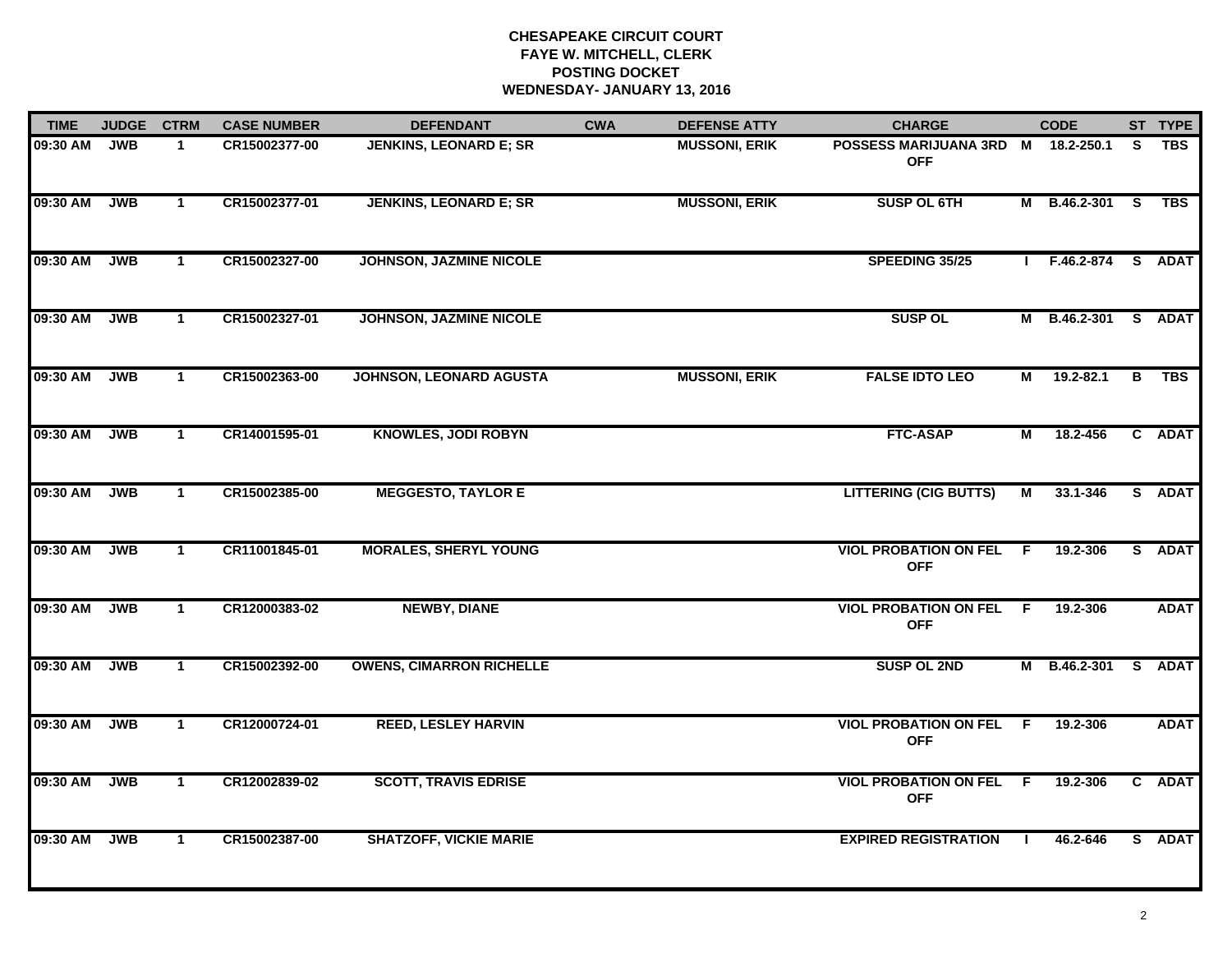| <b>TIME</b> | <b>JUDGE</b> | <b>CTRM</b>  | <b>CASE NUMBER</b> | <b>DEFENDANT</b>                | <b>CWA</b>  | <b>DEFENSE ATTY</b>   | <b>CHARGE</b>                  |    | <b>CODE</b>  |                | ST TYPE         |
|-------------|--------------|--------------|--------------------|---------------------------------|-------------|-----------------------|--------------------------------|----|--------------|----------------|-----------------|
| 09:30 AM    | <b>JWB</b>   | -1           | CR15002387-01      | <b>SHATZOFF, VICKIE MARIE</b>   |             |                       | <b>SUSP OL</b>                 |    | M B.46.2-301 | <b>S</b>       | <b>ADAT</b>     |
| 09:30 AM    | <b>JWB</b>   | $\mathbf{1}$ | CR15002397-00      | <b>WILLIAMS, BRANDON J</b>      |             |                       | OL REVOKED 3RD                 |    | M B.46.2-301 | S.             | <b>ADAT</b>     |
| 11:00 AM    | <b>JWB</b>   | $\mathbf{1}$ | CR14001212-00      | <b>CARRINGTON, TORNIQUE L</b>   | <b>CPO</b>  | JONES, C              | <b>EMBEZZLEMENT</b>            | F  | 18.2-111     | В              | RE              |
| 11:00 AM    | <b>JWB</b>   | $\mathbf{1}$ | CR14001381-00      | <b>ENGLISH, TORI JO</b>         | <b>CPO</b>  | Winn, A Robinson      | <b>GRAND LARCENY</b>           | F. | 18.2-95      | C              | RE              |
| 11:00 AM    | <b>JWB</b>   | $\mathbf{1}$ | CR07000777-00      | <b>JOHNSON, WILLIAM TIMOTHY</b> | <b>CPO</b>  | <b>TERENCE MARTIN</b> | <b>CREDIT CARD THEFT</b>       | F. | 18.2-192     | C              | RE              |
| 11:00 AM    | <b>JWB</b>   | $\mathbf{1}$ | CR00000212-00      | <b>LEWIS, ADAM TODD</b>         | <b>NONE</b> | <b>E HARRIS</b>       | <b>FORGERY</b>                 | F. | 18.2-172     | C              | <b>CC</b>       |
| 11:00 AM    | <b>JWB</b>   | $\mathbf{1}$ | CR00A00212-00      | <b>LEWIS, ADAM TODD</b>         | <b>NONE</b> | <b>HEATHER CROOK</b>  | <b>PROBATION VIOLATION</b>     | F. | 19.2-306     | $\overline{c}$ | $\overline{cc}$ |
| 11:00 AM    | <b>JWB</b>   | $\mathbf{1}$ | CR00A00212-01      | <b>LEWIS, ADAM TODD</b>         | <b>NONE</b> | <b>ANTHONY DRAPER</b> | <b>PROBATION VIOLATION</b>     | F  | 19.2-306     | C              | cc              |
| 11:00 AM    | <b>JWB</b>   | $\mathbf{1}$ | CR07001058-00      | <b>LEWIS, ADAM TODD</b>         | <b>NONE</b> | <b>ERIC RANNEY</b>    | <b>GRAND LARCENY</b>           | F. | 18.2-95      | C              | cc              |
| 11:00 AM    | <b>JWB</b>   | $\mathbf{1}$ | CR02001903-00      | <b>MCLEAN, JEREMELL STANLEY</b> | <b>NONE</b> | <b>WILLIAM BUYRN</b>  | <b>FORGERY</b>                 | F. | 18.2-168     | C              | cc              |
| 11:00 AM    | <b>JWB</b>   | $\mathbf 1$  | CR02A01903-00      | <b>MCLEAN, JEREMELL STANLEY</b> | <b>NONE</b> | <b>WES B. SIMON</b>   | <b>PROBATION VIOLATION</b>     | F. | 19.2-306     | C              | <b>CC</b>       |
| 11:00 AM    | <b>JWB</b>   | $\mathbf{1}$ | CR02A01903-01      | <b>MCLEAN, JEREMELL STANLEY</b> | <b>NONE</b> | <b>SHARON MASON</b>   | <b>PROBATION VIOLATION</b>     | F. | 19.2-306     | $\overline{c}$ | $\overline{cc}$ |
| 11:00 AM    | <b>JWB</b>   | $\mathbf{1}$ | CR05002317-00      | <b>MCLEAN, JERMEL STANLEY</b>   | <b>NONE</b> | <b>WES B. SIMON</b>   | <b>FORGE A PUBLIC RECORD F</b> |    | 18.2-168     | C.             | $\overline{cc}$ |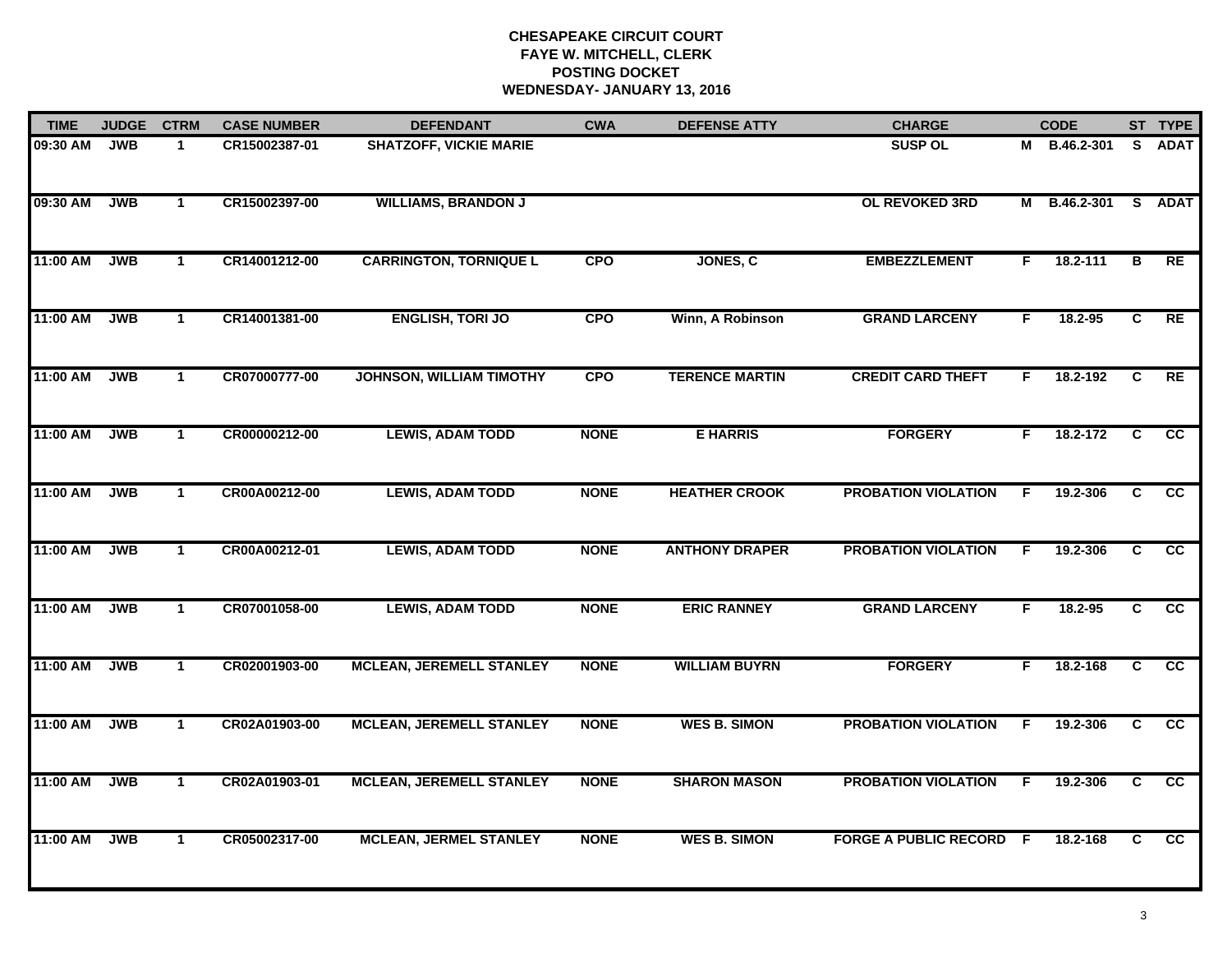| <b>TIME</b> | <b>JUDGE</b> | <b>CTRM</b> | <b>CASE NUMBER</b> | <b>DEFENDANT</b>              | <b>CWA</b>  | <b>DEFENSE ATTY</b>    | <b>CHARGE</b>                              | <b>CODE</b>    |    | ST TYPE   |
|-------------|--------------|-------------|--------------------|-------------------------------|-------------|------------------------|--------------------------------------------|----------------|----|-----------|
| 11:00 AM    | <b>JWB</b>   |             | CR05002318-00      | <b>MCLEAN, JERMEL STANLEY</b> | <b>NONE</b> | <b>WES B. SIMON</b>    | <b>FORGE A PUBLIC RECORD</b>               | 18.2-168<br>E  | C. | <b>CC</b> |
| 11:00 AM    | <b>JWB</b>   |             | CR05002319-00      | <b>MCLEAN, JERMEL STANLEY</b> | <b>NONE</b> | <b>WES B. SIMON</b>    | <b>FORGE A PUBLIC RECORD F</b>             | 18.2-168       | C. | <b>CC</b> |
| 11:00 AM    | <b>JWB</b>   |             | CR11001616-00      | <b>MCLEAN, JERMEL STANLEY</b> | <b>NONE</b> | <b>JAMES, ANDREW K</b> | <b>VIOL PROBATION ON FEL</b><br><b>OFF</b> | 19.2-306<br>н. | C. | <b>CC</b> |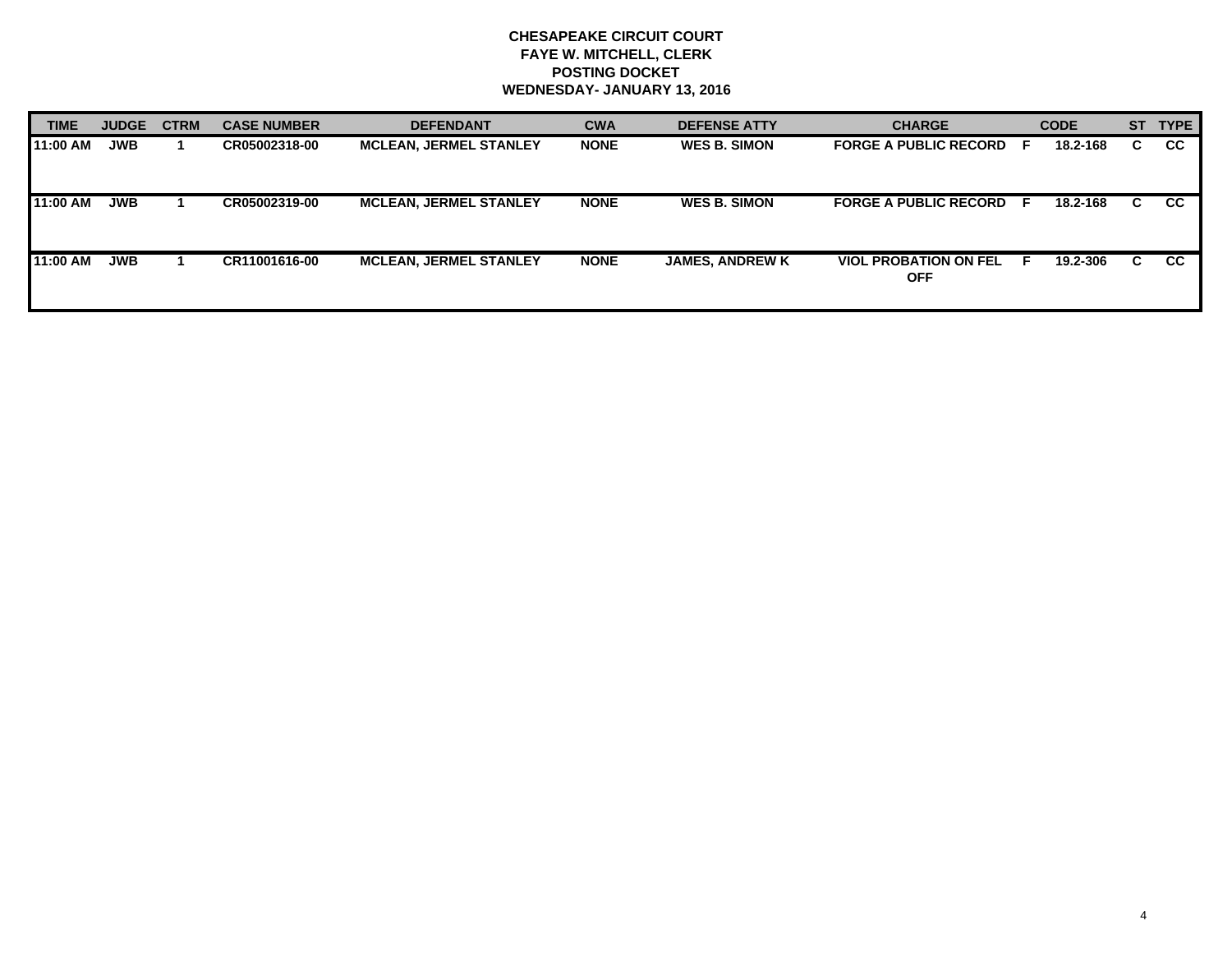| <b>Hearing</b><br><b>Time</b> | Judge      | Court<br>Room           | Case #        | <b>Plaintiff</b>        | <b>Defendant</b>                                                     | <b>Plaintiff Attorney</b>    | <b>Defendant Attorney</b> | <b>Motion</b>              | <b>Duration</b> |
|-------------------------------|------------|-------------------------|---------------|-------------------------|----------------------------------------------------------------------|------------------------------|---------------------------|----------------------------|-----------------|
| 09:00 AM                      | <b>JWB</b> | $\overline{1}$          | Jones/Kinser  | <b>DOCKET</b>           | COMMISSIONERS OF ACCOUNTS COMMISSIONERS OF ACCOUNTS<br><b>DOCKET</b> |                              |                           |                            |                 |
| 09:00 AM                      | <b>JWB</b> | -1                      | CL14000206-01 | ELDRIDGE, CHRISTOPHER M | ELDRIDGE, SURANGKANA SUE                                             |                              | LARSEN, GREGORY S         | <b>Show Cause</b>          | 45 Min.         |
| 09:00 AM                      | <b>JWB</b> | $\overline{1}$          | CL14000206-01 | ELDRIDGE, CHRISTOPHER M | ELDRIDGE, SURANGKANA SUE                                             |                              | LARSEN, GREGORY S         | Motion to Compel           | 15 Min.         |
| 09:00 AM                      | <b>JWB</b> | $\overline{1}$          | CL15000378-00 | *CASPER, STEVEN R       | MORRIS, MICHAEL                                                      | LARSEN, GREGORY              | PETTREY, KEVIN R          | Demurrer                   | 1 Hour          |
| 09:00 AM                      | <b>JWB</b> | $\overline{1}$          | CL15000378-00 | *CASPER, STEVEN R       | MORRIS, MICHAEL                                                      | LARSEN, GREGORY              | PETTREY, KEVIN R          | Motion (Other)             | N/A             |
| 09:00 AM                      | <b>JWB</b> | $\overline{1}$          | CL15000599-00 | PARRISH, JEFFREY L      | PARRISH, DEBBIE                                                      | EVANS-BEDOIS, ERIN           | CARNEGIE, KAREN R         | Post Trial Motion          | 30 Min.         |
| 09:00 AM                      | <b>JWB</b> | $\overline{1}$          | CL15000638-00 | *IRVING, DONAL A        | *DIVITO, CAROL                                                       | SAWYER, JOHN F               | PRO SE                    | Motion to Quash            | 15 Min.         |
| 09:00 AM                      | <b>JWB</b> | $\overline{1}$          | CL15001962-00 | *MADDEN, STEPHEN R; JR  | ANDERSON, MICHAEL RYAN                                               | CARNEGIE, KAREN R            | PRO SE                    | Post Trial Motion          | 30 Min.         |
| 09:00 AM                      | <b>JWB</b> | $\overline{1}$          | CL15001994-00 | JAYKO, KAREN T          | *TAYLOR, MARILYN A                                                   | <b>BRICKHOUSE, M BRADLEY</b> | PRO SE                    | Motion to Compel           | N/A             |
| 10:00 AM                      | <b>JWB</b> | $\overline{1}$          | CL07001943-00 | COMMONWEALTH            | *GILES, LUCAS R                                                      | OXENHAM, CARA P              | PRO SE                    | Forfeiture of Funds        | N/A             |
| 10:00 AM                      | <b>JWB</b> | $\overline{1}$          | CL14002324-00 | <b>COMMONWEALTH</b>     | *WHITE, REGINALD M                                                   | OXENHAM, CARA P              |                           | <b>Forfeiture of Funds</b> | N/A             |
| 10:00 AM                      | <b>JWB</b> | $\overline{1}$          | CL15002157-00 | COMMONWEALTH            | *CROW, LARRY ALLEN; JR                                               | OXENHAM, CARA P              | PRO SE                    | <b>Forfeiture of Funds</b> | N/A             |
| 10:00 AM                      | <b>JWB</b> | $\overline{\mathbf{1}}$ | CL15002287-00 | COMMONWEALTH            | *COWELL, WILLIS ANDREW                                               | OXENHAM, CARA P              | PRO SE                    | <b>Forfeiture of Funds</b> | N/A             |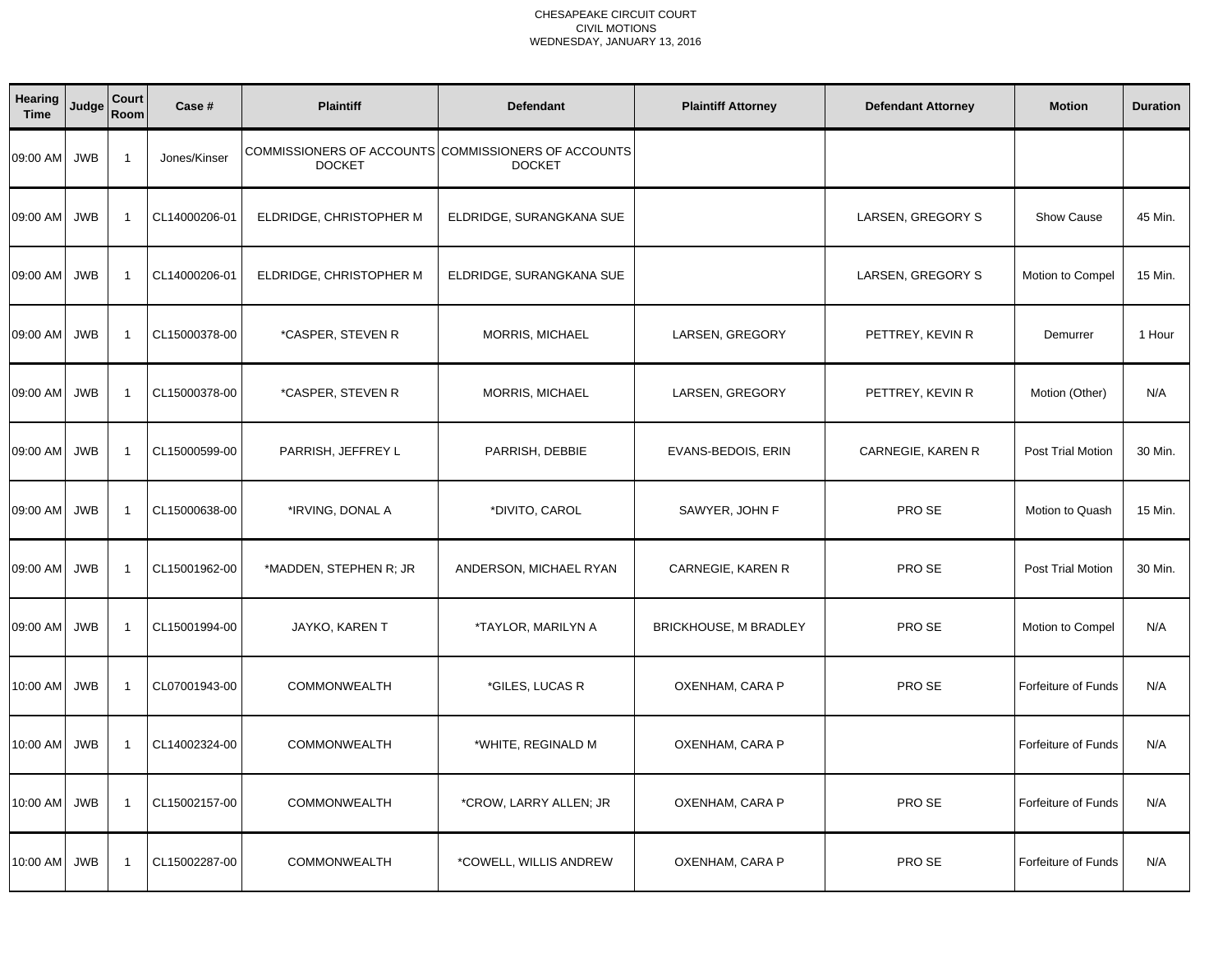| <b>Hearing</b><br><b>Time</b> | Judge      | Court<br>Room  | Case #        | <b>Plaintiff</b>                       | <b>Defendant</b>                      | <b>Plaintiff Attorney</b> | <b>Defendant Attorney</b> | <b>Motion</b>              | <b>Duration</b> |
|-------------------------------|------------|----------------|---------------|----------------------------------------|---------------------------------------|---------------------------|---------------------------|----------------------------|-----------------|
| 10:00 AM                      | <b>JWB</b> | $\overline{1}$ | CL15002362-00 | COMMONWEALTH                           | *BUSBEE, CLINTON DANIEL               | OXENHAM, CARA P           | PRO SE                    | Forfeiture of Funds        | N/A             |
| 10:00 AM                      | <b>JWB</b> | $\overline{1}$ | CL15002526-00 | COMMONWEALTH                           | *MITCHELL, KEVON L                    | OXENHAM, CARA P           | PRO SE                    | <b>Forfeiture of Funds</b> | N/A             |
| 11:00 AM                      | <b>JWB</b> | $\overline{1}$ | <b>CRIM</b>   | <b>RESTITUTION, FINES &amp; COSTS</b>  | <b>RESTITUTION, FINES &amp; COSTS</b> |                           |                           |                            |                 |
| 09:00 AM                      | <b>FBL</b> | 3              | CL06003351-00 | WHITEHURST, WILLIAM J.                 | <b>NONE</b>                           | <b>JUDITH M. FLOYD</b>    |                           | Post Trial Motion          | 30 Min.         |
| 09:00 AM                      | <b>FBL</b> | 3              | CL12000154-00 | <b>WALKER, BENNET</b>                  | WALKER, SARAH                         | <b>BYRUM, ROBERT G</b>    | WISE, JAMES T             | Pendente Lite              | 30 Min.         |
| 09:00 AM                      | <b>FBL</b> | 3              | CL13001801-00 | JOHNSON, TINA MARIE                    | JOHNSON, BRIAN ADAM                   | MCCRACKEN, GREGORY R      |                           | Final Decree of<br>Divorce | 15 Min.         |
| 09:00 AM                      | <b>FBL</b> | 3              | CL14000721-00 | UMPHLETT, JAMES C                      | GRANT, JESSIE; JR                     | MCCRACKEN, GREGORY        | SINNOTT, RAYMOND J; III   | Motion to Quash            | N/A             |
| 09:00 AM                      | <b>FBL</b> | 3              | CL14001528-00 | WILLIAMS, IZEKIAL K                    | WILLIAMS, PAOLA                       | BYRUM, ROBERT G           | PRO SE                    | Pendente Lite              | 30 Min.         |
| 09:00 AM                      | <b>FBL</b> | 3              | CL14001528-00 | WILLIAMS, IZEKIAL K                    | <b>WILLIAMS, PAOLA</b>                | BYRUM, ROBERT G           | PRO SE                    | Show Cause                 | 30 Min.         |
| 09:00 AM                      | <b>FBL</b> | 3              | CL14001528-00 | WILLIAMS, IZEKIAL K                    | <b>WILLIAMS, PAOLA</b>                | BYRUM, ROBERT G           | PRO SE                    | Motion (Other)             | N/A             |
| 09:00 AM                      | <b>FBL</b> | 3              | CL15001347-00 | SCHWAN, CHRISTOPHER R                  | SCHWAN, DANIELLE J                    | HARDING, DARRELL          | EVANS-BEDOIS, ERIN        | <b>Withdraw Counsel</b>    | 15 Min.         |
| 09:00 AM                      | <b>FBL</b> | 3              | CL15001539-00 | COWAN AND COWAN<br><b>CONSTRUCTION</b> | *EH POOLED INVESTMENS LP              | TOMLIN, J WARREN          | MURPHY, CHRISTY L         | Motion to Dismiss          | 45 Min.         |
| 09:00 AM                      | <b>FBL</b> | 3              | CL15001640-00 | LITTLE, THEODORE R; JR                 | *HUNTLEY, WILLIAM T                   | MACON, CLAY               | ZALESKI, A CHRISTOPHER    | Motion to Compel           | 15 Min.         |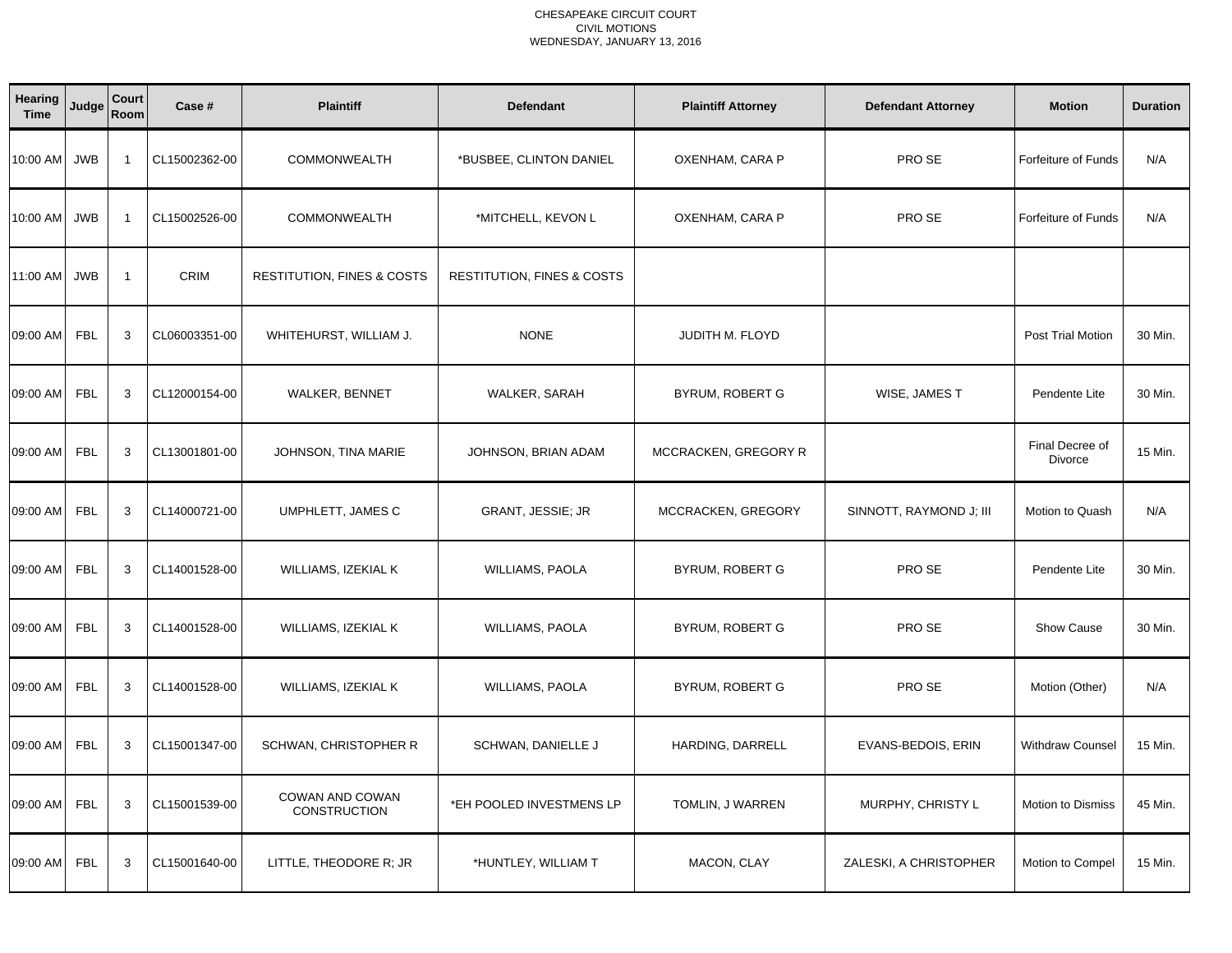| <b>Hearing</b><br><b>Time</b> | Judge      | Court<br>Room  | Case #        | <b>Plaintiff</b>        | <b>Defendant</b>                          | <b>Plaintiff Attorney</b> | <b>Defendant Attorney</b> | <b>Motion</b>                   | <b>Duration</b> |
|-------------------------------|------------|----------------|---------------|-------------------------|-------------------------------------------|---------------------------|---------------------------|---------------------------------|-----------------|
| 09:00 AM                      | <b>FBL</b> | 3              | CL15001864-00 | COTTEN, KELLIE LYNN     | COTTEN, GREGORY                           | SNYDER, CHANDRA H         | CHIUSANO, PETER           | Pendente Lite                   | 1 Hour          |
| 09:00 AM                      | <b>FBL</b> | 3              | CL15002227-00 | SHERMAN, HEATHER        | *SHERMAN BARTEE LLC                       | LARSEN, GREGORY S         | FITZGERALD, THOMAS A; II  | Motion to Compel                | 15 Min.         |
| 09:00 AM                      | <b>FBL</b> | 3              | CL15002295-00 | QUIMBY, GEORGE EDGAR    | QUIMBY, MARY CATHERINE                    | MCCAULEY, ERIK W          |                           | Motion to Compel                | 15 Min.         |
| 09:00 AM                      | <b>FBL</b> | 3              | CL15002339-00 | *FLANAGAN, STEPHEN R    | *FLANAGAN, MATHEW STEPHEN                 | NESBITT, THOMAS W         |                           | Appt. Guardian &<br>Conservator | 30 Min.         |
| 09:00 AM                      | <b>FBL</b> | 3              | CL15002652-00 | KEY, RAYMOND JJ; JR     | MCCREEDY, W GREER; II                     | PRO SE                    | MCCREDDY, W GREER; II     | <b>Motion to Transfer</b>       | 30 Min.         |
| 09:00 AM                      | <b>FBL</b> | 3              | CL15002862-00 | COTTEN, GREGORY         | COTTEN, KELLIE LYNN                       | CHIUSANO, PETER V         |                           | Pendente Lite                   | N/A             |
| 09:00 AM                      | <b>FBL</b> | 3              | CL15002892-00 | HART, KERRY JEAN        | HART, RICHARD AUSTIN                      | CASEY, MEGHAN M           |                           | Pendente Lite                   | 30 Min.         |
| 09:00 AM                      | <b>TSW</b> | $\overline{4}$ | CL14002757-00 | HEARD CONSTRUCTION INC  | *WATERFRONT MARINE<br><b>CONSTRUCTION</b> | *BAXTER, J ANDREW         | HAIRE, JESSICA            | Motion to Compel                | 30 Min.         |
| 09:00 AM                      | <b>TSW</b> | $\overline{4}$ | CL14002757-00 | HEARD CONSTRUCTION INC  | *WATERFRONT MARINE<br>CONSTRUCTION        | *BAXTER, J ANDREW         | HAIRE, JESSICA            | Demurrer                        | 30 Min.         |
| 09:00 AM                      | <b>TSW</b> | $\overline{4}$ | CL15000962-00 | STANISCI, MICHELLE J    | *DOMESTIC FUELS & LUBES INC               | NEELEY, ROBERT C; JR      | LUCAS, THOMAS M           | Hearing                         | 1 Hour          |
| 09:00 AM                      | <b>TSW</b> | $\overline{4}$ | CL15001800-00 | <b>WORLD FAMOUS INC</b> | *BAKER, KEVIN                             | JOHNSON, DAVID C          | HARTLEY, ALBERT R         | Motion (Other)                  | 30 Min.         |
| 09:00 AM                      | <b>TSW</b> | $\overline{4}$ | CL15001867-00 | *BD HOLDINGS LLC        | *201 DEXTER LLC                           | SNYDER, CHANDRA H         | TRAPANI, PHILIP R; JR     | Motion (Other)                  | 1 Hour          |
| 09:00 AM                      | <b>TSW</b> | $\overline{4}$ | CL15001950-00 | *KING, JOHN T; III      | *BOARD OF ZONING APPEAL                   | SAMUEL, RYAN C            | <b>NA</b>                 | Motion (Other)                  | 45 Min.         |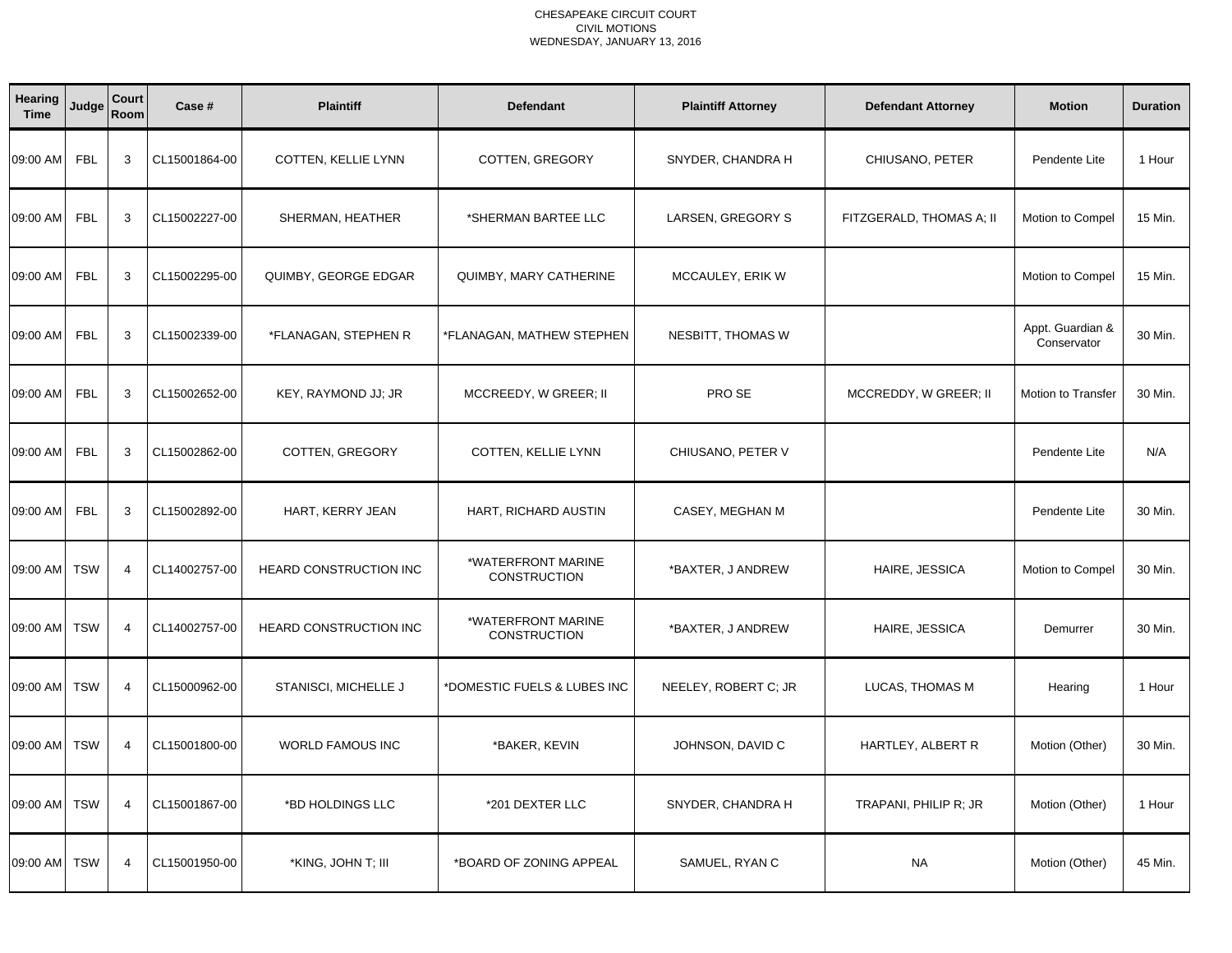| Hearing<br><b>Time</b> | Judge      | Court<br>Room  | Case #        | <b>Plaintiff</b>               | <b>Defendant</b>                         | <b>Plaintiff Attorney</b> | <b>Defendant Attorney</b> | <b>Motion</b>                   | <b>Duration</b> |
|------------------------|------------|----------------|---------------|--------------------------------|------------------------------------------|---------------------------|---------------------------|---------------------------------|-----------------|
| 09:00 AM               | <b>TSW</b> | $\overline{4}$ | CL15001957-00 | *SHERMAN, HEATHER; EXEC        | *SOUTHERN GRADING<br><b>INCORPORATED</b> | LARSEN, GREGORY S         | <b>BARRETT, JOHN M</b>    | Motion to Compel                | 45 Min.         |
| 09:00 AM               | <b>TSW</b> | $\overline{4}$ | CL15002908-00 | LIGHT, ELIZABETH JULIA D       | LIGHT, DONALD RAY                        |                           | THURSTON, NICOLE          | Pendente Lite                   | 1 Hour          |
| 09:00 AM MATA          |            | 5              | CL10001734-01 | <b>BASS, ANTHONY</b>           | <b>BASS, MONIQUE</b>                     | COMMANDER, MARY G         |                           | Show Cause                      | 30 Min.         |
| 09:00 AM MATA          |            | 5              | CL15000497-00 | SIEGAL, SHANDON HAYLEE         | SIEGAL, ERIC SHELDON                     | CHRISTIAN, BRIAN C        | GARRIOTT, RICHARD E; JR   | Pendente Lite                   | 1 Hour          |
| 09:00 AM MATA          |            | 5              | CL15000843-00 | *FLOWERS, ANTHONY              | *CUFFEE, JAMES E; JR                     | MACON, CLAY L             | REVELEY, H K; JR          | Motion (Other)                  | 30 Min.         |
| 09:00 AM MATA          |            | 5              | CL15001951-00 | *KING, JOHN T; III             | *BOARD OF ZONING APPEAL                  | SAMUEL, RYAN C            | <b>NA</b>                 | Motion (Other)                  | 45 Min.         |
| 09:00 AM MATA          |            | 5              | CL15002265-00 | *HAMMOCK, KYLE B               | *WESTERN BRANCH HIGH<br>SCHOOL           | MORRISON, W WARE          |                           | Plea in Bar                     | 1 Hour          |
| 09:00 AM MATA          |            | 5              | CL15002265-00 | *HAMMOCK, KYLE B               | *WESTERN BRANCH HIGH<br><b>SCHOOL</b>    | MORRISON, W WARE          |                           | Motion (Other)                  | N/A             |
| 09:00 AM MATA          |            | 5              | CL15002265-00 | *HAMMOCK, KYLE B               | *WESTERN BRANCH HIGH<br><b>SCHOOL</b>    | MORRISON, W WARE          |                           | Demurrer                        | N/A             |
| 09:00 AM MATA          |            | 5              | CL15002877-00 | <b>CREATIVE RISK SOLUTIONS</b> | *WATT, DAVID I                           | JHUN, HELEN               | WHITLOW, SCOTT V          | Court Approval of<br>Settlement | 30 Min.         |
| 09:00 AM MATA          |            | 5              | CL15002949-00 | LACONTE-ALLEN, LISA            | *ESTATE OF CATHERINE<br><b>LONCONTE</b>  | SHILLING, ANDREW T        |                           | Motion (Other)                  | 30 Min.         |
| 09:00 AM               | <b>RDS</b> | 6              | CL15000113-00 | <b>BAKER, KIMBERLY</b>         | VANDERPLOEG, ROBERT LYNN                 | LARSEN, GREGORY S         | FOREMAN, BRIAN S          | <b>Pretrial Conference</b>      | 30 Min.         |
| 09:00 AM               | <b>RDS</b> | 6              | CL15001968-00 | HUDGINS, BENJAMIN              | HUDGINS, ANGELA AMEA                     |                           | LEGUM, STEVEN M           | <b>Present Order</b>            | 30 Min.         |